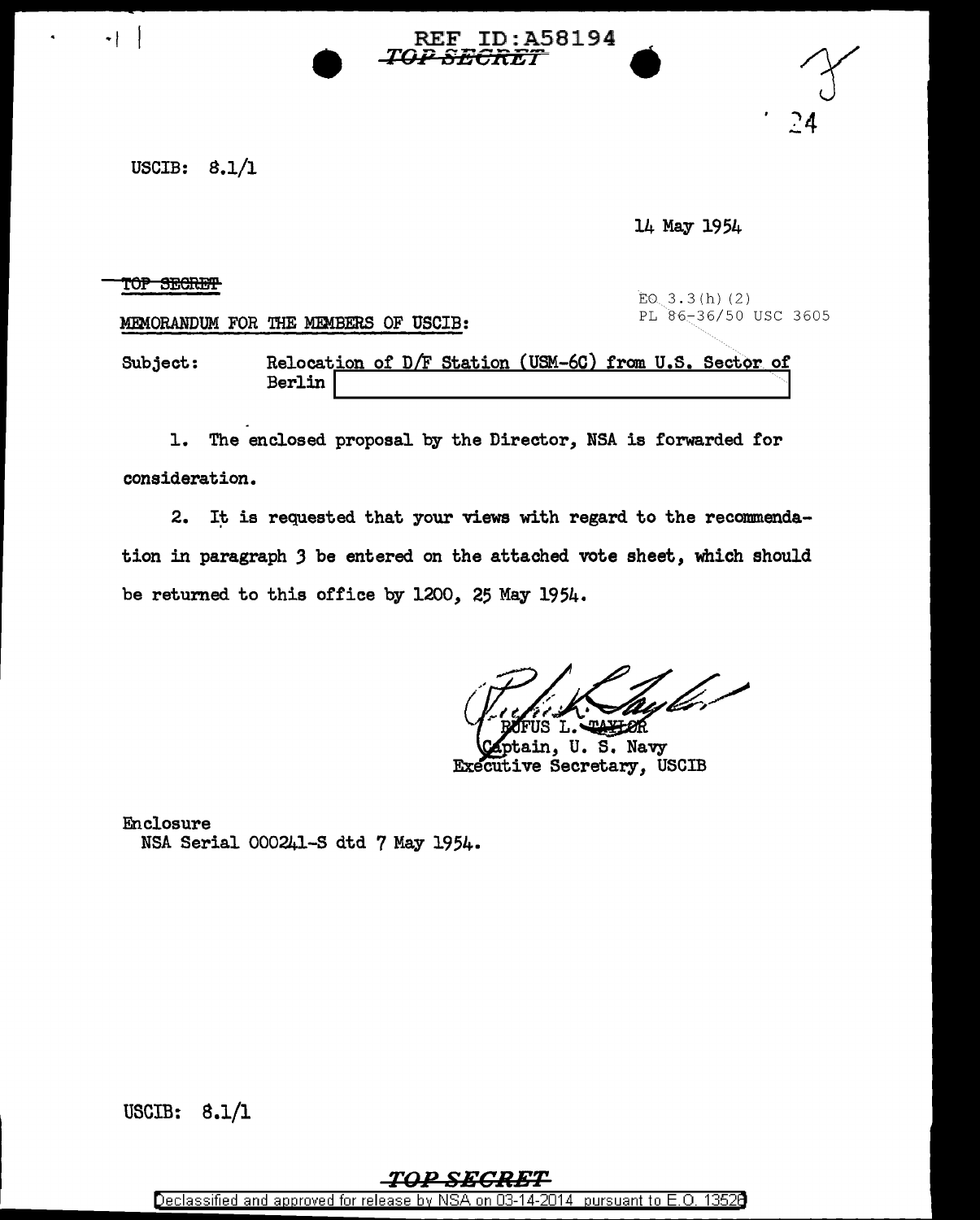

NATIONAL SECURITY AGENCY WASHINGTON 25, D. C.

> Serial: 000241-S  $\cdot$  7 May 1954

| V |  |
|---|--|
|   |  |
|   |  |

**ATTEN** 

TOP SEGRET

MEMORANDUM FOR THE MEMBERSFOR IUSCIB

SUBJECT: Relocation of D/F Station (USM-6C) from US Sector of Berlin

| 1. The Chief, Army Security Agency, recently conducted a test        |                                |
|----------------------------------------------------------------------|--------------------------------|
| survey                                                               | in order to determine the      |
| merit of relocating USM-6C                                           | The results obtained by        |
| the ASA, Europe, survey team                                         | indicate that the US strategic |
| D/F net in Europe would be operationally improved if the D/F unit of |                                |
| Det C. FS 8606 AAU (USM-6C) were relocated from its present site in  |                                |
| the US Sector of Berlin                                              |                                |
| The Chief, ASA, has now requested authorization of the subject relo- |                                |
| cation on a permanent basis.                                         | 第EO 3.3(h)(2)                  |
|                                                                      | <i>.▒</i> PL 86-36/50 USC 3605 |

2. The following extracts from ASA correspondence summarize the necessary details as pertains to the unit and test surveys:

a. "Area required for site is a 200 yard square. 11 EM required to operate site. This Hq has made 4 physical surveys of Berlin since 1951. Gruenwald sites were selected as being the best available (then and  $\frac{now}{in}/the$  US sector; however, tests also showed conclusively that /// had much lower noise level. Information secured from commander in 1951 indiwere reducing forces at  $\sqrt{\frac{1}{10}}$  to a small detachment. cated the Due to close proximity to the USSR sector, it was decided then that the area was not secure for D/F operations. When authority for permanent intercept in Berlin was received, the  $\sqrt{\phantom{a}}$  sector was resurveyed for a more effective site than Gruenwald, as factories, power lines, broadcasting stations, and other installations in the vicinity of Gruenwald create such heavy daytime interference that approximately 75 percent of the fixed net targets cannot be heard. The above resurvey again confirmed that the area has the lowest noise level of all available areas . It was also determined that the  $\Gamma$ security means which were adequate for operation of the D/F unit."

b. "The above tests enable this Hq to state that the area is the best intercept area in **Berlin and that** there is no area in the US sector that is as good."

> TOP SECRET CONTROL NUMBER 54-1116A  $-$  OF  $-$  49 COPIES COPY  $Zq$ **PAGE** 0F 2 PAGES P SECR